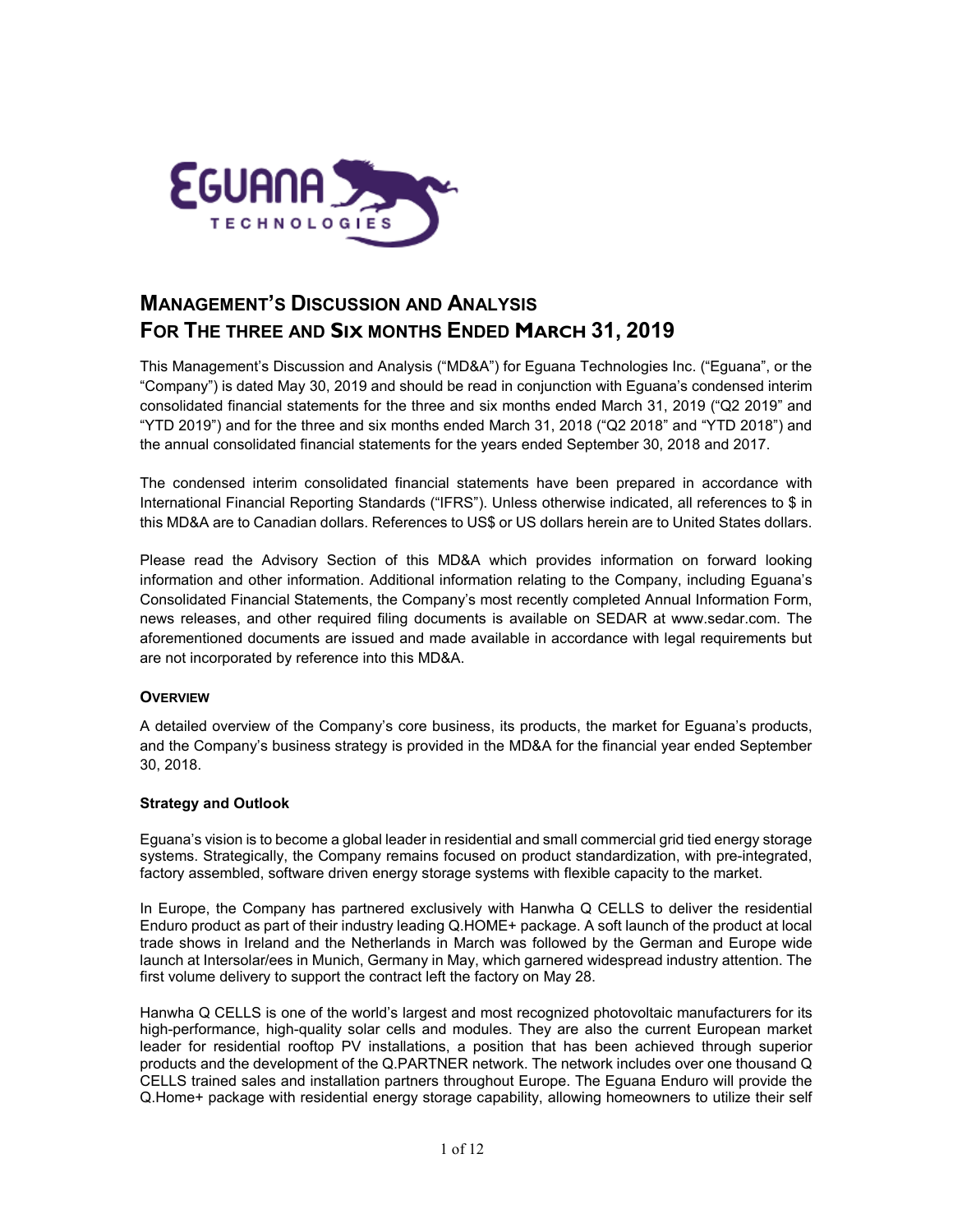generated energy at night. Approximately one out of every two residential solar installations have an accompanying integrated battery. According to Bloomberg, the German market remains the largest market and has topped 5 billion euros and continues to grow at a 10% per year. The agreement with Hanwha Q CELLS has the size and scale required to enter the largest and most competitive market for Eguana.

In North America and Australia, the Company's marketing strategy is to partner with leading solar dealers in specific and specialized markets. Over the past year, the demand planning model for dealer onboarding and product and installation training, along with defining the process from initial partner/customer contact to recurring partner/customer order profiles has been validated. Onboarding to the dealer program typically occurs within 10-15 days of initial contact and includes the start of partner product marketing. First sales will typically occur within 90 days of entry into the Eguana partner program, with first installations also taking place during this time period.

Upon successful completion of first installations, broader sales efforts are initiated by our partners as they ramp business activities toward stable monthly volumes, which generally occurs over a period of one to four months. Recurring orders and revenues from new partners takes approximately four to five months after the initial partnership agreement, with larger dealer partners taking up to six to eight months.

In North America, the Company has grown the partner network to more than twenty-five dealers, who remain in various stages of the onboarding process. Specific to Hawaii, every solar installation now includes storage (defined as 100% attachment rate), and the Company has seen orders increase to a biweekly release schedule, with indication of increased demand over the next two quarters as customers take advantage of the Investment Tax Credit (ITC). The Company has also extended its reach in the Puerto Rican market with the addition of two new partners. Eguana expects to see increased demand from Puerto Rico through the summer months as a result. Additionally, Georgia has proven to be a consistently growing region with multiple orders received through the quarter.

In Australia, the Company established its Adelaide sales, training, and manufacturing facility, and increased its local staff to support dealer partners locally and across Australia following the same dealer onboarding model aforementioned.

The South Australian market is expected to be one of the fastest growing markets in the world for residential storage based on the government-run Home Battery Scheme which provides grant and loan subsidies for energy storage. Installations have been steadily increasing since the first volume delivery was completed at the end of the quarter. Eguana has also qualified for the Simply Energy virtual power plant (VPP) program, Simply Extra. With 10 installation partners in South Australia and two national distribution partners through the onboarding process, the Company expects to see further growth in orders and revenues from this key region.

Operational objectives in the third quarter will be focused on completing supply chain and manufacturing transition to contract manufacturing to manage global growth expectations. The Company expects to see gross margin increases through greater buying power and supply chain efficiencies. Development efforts will shift to cost reduction activities to further drive incremental margins into the Evolve and Enduro product lines. Additionally, the development team will continue working toward European and Australian certification of the Elevate product for small commercial and electric vehicle applications.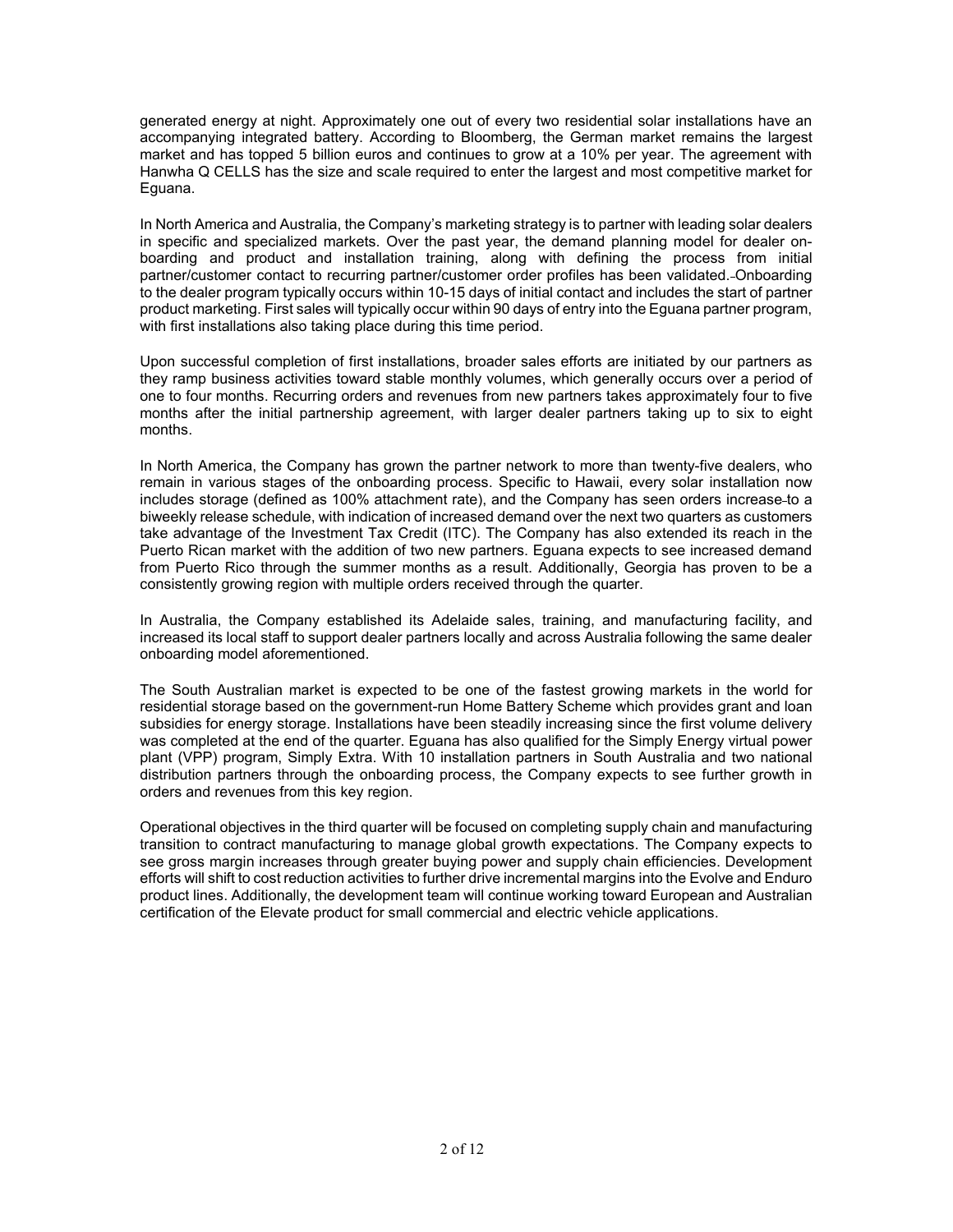# **Q2 2019 OPERATING RESULTS**

The following table sets forth a summary of the results of operations for the three and six months ended March 31, 2019 and 2018.

|                                  | Q2 2019       | Q <sub>2</sub> 2018 | <b>YTD 2019</b> | YTD 2018    |
|----------------------------------|---------------|---------------------|-----------------|-------------|
| Sales and engineering services   | 973,140       | 1,103,774           | 1,827,787       | 2,422,501   |
| Cost of goods sold               | 905,370       | 953,306             | 1,662,999       | 2,062,464   |
| Gross margin                     | 67,770        | 150,468             | 164,788         | 360,037     |
| Expenses                         |               |                     |                 |             |
| General and administrative       | 658,792       | 616,074             | 1,402,160       | 1,228,124   |
| Selling and marketing            | 752,186       | 307,820             | 1,482,874       | 594,612     |
| Product research and development | 274,316       | 548,878             | 514,246         | 795,386     |
| Operations                       | 193,682       | 161,559             | 380,665         | 311,038     |
|                                  | 1,878,976     | 1,634,331           | 3,779,945       | 2,929,160   |
| Loss before undernoted items     | (1,811,206)   | (1,483,863)         | (3,615,157)     | (2,569,123) |
| Financing costs                  | (350, 526)    | (242, 106)          | (669, 052)      | (358, 747)  |
| Other income                     | 1,294         | 32                  | 1,304           | 244         |
| <b>Net loss</b>                  | (2, 160, 438) | (1,725,937)         | (4, 282, 905)   | (2,927,626) |
|                                  |               |                     |                 |             |

## *Sales and engineering services*

For the six-month period ended March 31, 2019, product sales were \$973,140, representing a 12% decrease over the product sales for the same period in 2018. The sales decrease was a result of shortterm global battery module shortage by our battery supplier which resulted in \$612,000 of back-ordered product. Additional battery capacity has been completed and the Company does not foresee any further battery module disruption going forward. Back orders have since risen to approximately \$2.3 million, with the additional battery availability, the Company expects all back orders to be fulfilled during the third and fourth fiscal quarters.

The Company expects to continue to see quarterly fluctuations in revenues generated from the Company's various markets, sales regions and sales channels due to variability associated with the timing of customer purchase decisions.

## *Gross margin*

For the three months ended March 31, 2019, product sales resulted in a positive gross margin of 7.0% or \$67,770 as compared to a gross margin on product sales of 13.6% or \$150,468 in Q2 2018. Engineering services contributed \$nil to the margin in Q2 2018 and were nil in Q2 2019.

Gross margins for energy storage systems were 9.0% or \$164,788 for the six months ended March 31, 2019. Energy storage system gross margins for the same period in 2018 were \$360,037 or 14.9%. Engineering service margins were \$nil in Q2 2019 and 2018.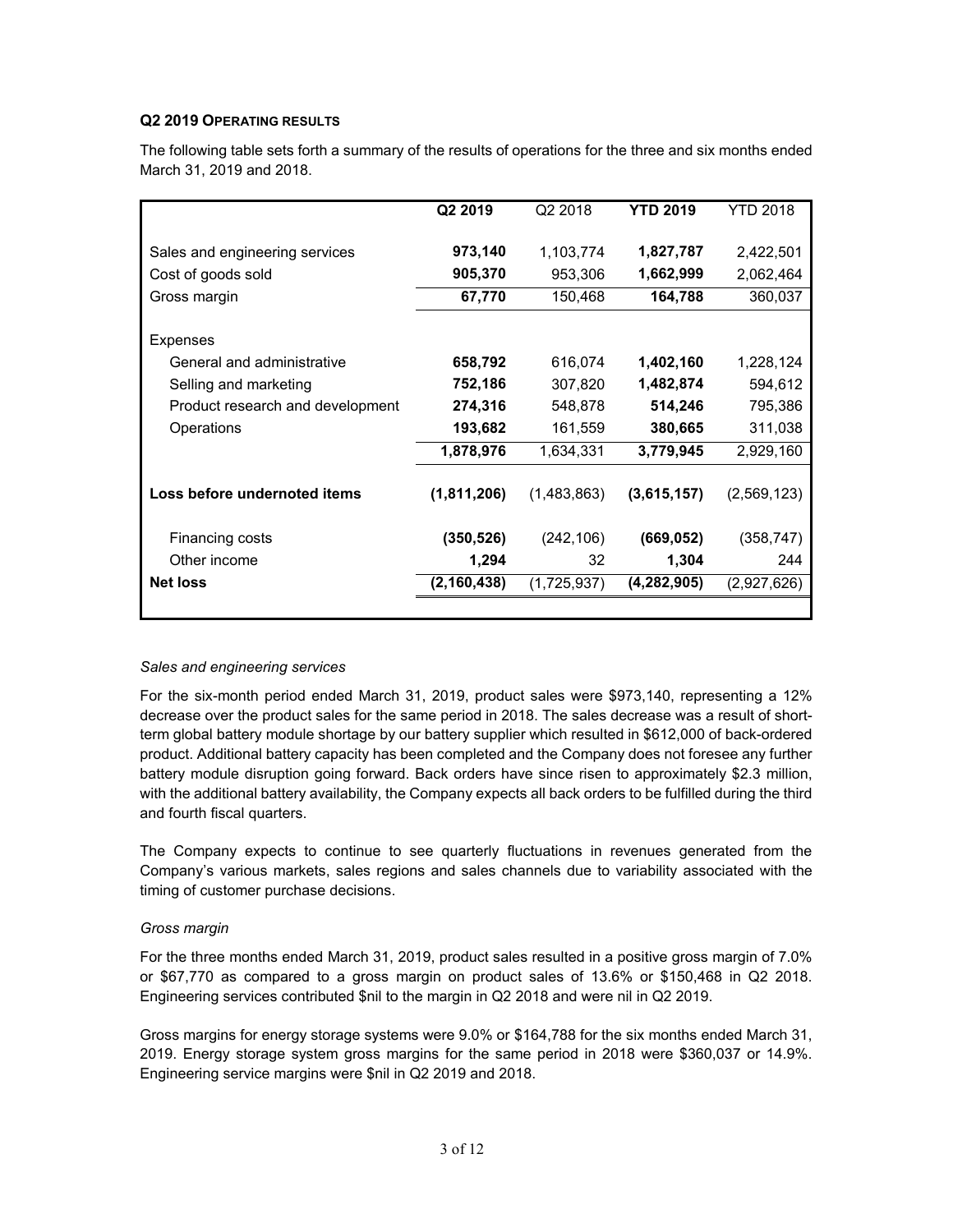The reduction in gross margin was a result of incurring short-term expediting costs on certain long lead materials to support sales. The Company expects to see increased gross margins as it transitions to contract manufacturing and realizes supply chain and manufacturing efficiencies.

# *Expenses*

Operating costs for the three months ended March 31, 2019 were \$1,878,976, up \$244,645 from the same period in 2018.

• General and administrative expenses ("G&A") increased by \$42,718 in Q2 2019 as compared to Q2 2018. The increase in G&A cost is primarily due to an increase in share-based compensation expense from options granted to an investor relation firm and management.

G&A expenses consist primarily of salaries (including the value of stock options for all employees), employee benefits and overhead expenses that are not otherwise allocated to other categories, occupancy, all professional fees, investor relations costs, travel costs, unrealized foreign exchange gains and losses and amortization.

• Selling and marketing costs in Q2 2019 increased \$444,366 as compared to Q2 2018. The increase was primarily due to higher travel costs to support growth objectives in the Australian and European markets along with additions to the sales and customer support team. Company branding and marketing also contributed to the increase.

Included in these costs are salaries and benefits of personnel employed in marketing and customer account relationships, travel, costs of trade shows, ands portions of the Executive Vice President's ("EVP") and the Chief Executive Officer's ("CEO") compensation that relate to business development.

• Product research and development costs in Q2 2019 decreased \$274,562 as compared to Q2 2018.The decrease was primarily due to outsourcing efficiencies as well as well as Q2 2018 having multiple projects going through final prototyping, European, Australian, and North American certifications compared to 2019.

Included are costs associated with prototype development and certification, market analysis in support of new product definition, salaries and benefits of the engineering group, and a portion of the EVP compensation.

• Operations costs in Q2 2019 remained relatively consistent with Q2 2018.

Operations costs include salaries and benefits of employees directly allocated to this function and direct costs incurred to support manufacturing and supply chain activities.

Operating costs for the six months ended March 31, 2019 were \$3,779,945, up from \$2,929,160 for the six months ended March 31, 2018.

- General and administrative expenses increased by \$174,036 for the six months ended 2019. The increase in G&A cost is primarily due to higher investor relations costs for a new investor relations agreement, as well as higher legal costs related to ongoing litigation in Germany with a prior customer related to the cancellation of a supply agreement.
- Selling and marketing costs for the six months ended March 31, 2019 increased by \$888,262 as compared to the six months ended March 31, 2018. The increase was primarily due to higher travel cost associated with increased business development activities in Australia and Europe, and marketing expenses related to branding and trade shows.
- Product research and development costs decreased by \$281,140 for the six months ended 2019. The development costs were lower as a result of few products in certification.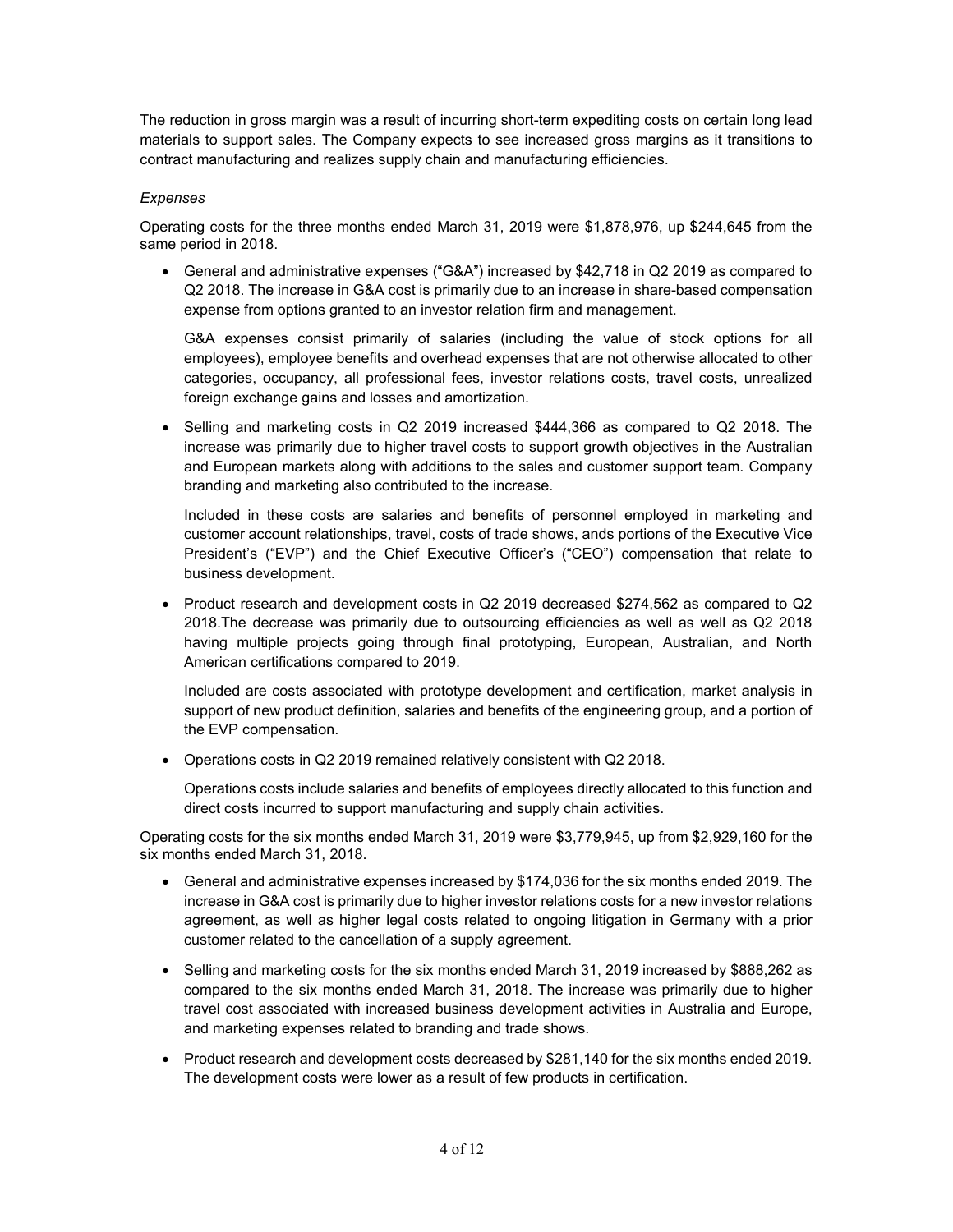• Operating costs increased by \$69,627 for the six months ended March 31, 2019 due to higher overhead allocations due to increased production activity.

# *Financing Costs*

Financing costs in Q2 2019 were up \$108,420 as compared to Q2 2018, primarily due to the accretion of long-term debt and change in fair value on the derivative liability arising from the funding of the Senior Loan, as the Company drew the remaining \$1.5M USD of the loan in Q4 2018 and Q1 2019. Additionally, a preferred share financing in Q2 2019 resulted in additional accretion of \$92 (?) in the quarter.

Financing cost for the six-month period ended March 31, 2019 were \$310,305 higher than the same period in 2019 due to primarily due to the increase in long term debt which was partially offset by the elimination of the repayment of debentures outstanding in 2017.

| <b>Operating activities</b>                  | Q2 2019       | Q2 2018     | YTD 2019      | YTD 2018      |
|----------------------------------------------|---------------|-------------|---------------|---------------|
| Net loss                                     | (2, 160, 438) | (1,725,937) | (4, 282, 905) | (2,927,626)   |
| Share-based payments                         | 94,922        | 32,193      | 233,313       | 240,081       |
| Finance costs                                | 350,526       | 242,106     | 669,052       | 358,747       |
| Amortization of capital assets               | 38,695        | 35,491      | 74,850        | 64,673        |
| Warranty provision                           | 12,122        | 29,086      | 52,423        | 45,966        |
| Amortization of deferred lease<br>inducement |               | (3,900)     |               | (7,800)       |
| Unrealized foreign exchange (gain)<br>loss   | (120, 337)    | 72,843      | 93,693        | 107,359       |
|                                              | (1,784,510)   | (1,318,118) | (3, 159, 574) | (2, 118, 600) |
| Net change in non-cash working               | (895, 573)    | (242,069)   | (698, 489)    | (1, 157, 846) |
| Cash flow used in operations                 | (2,680,083)   | (1,560,187) | (3,858,063)   | (3,276,446)   |

# **MANAGEMENT DISCUSSION OF FINANCIAL RESULTS**

## **Net Loss**

Net loss for Q2 2019 increased \$434,501 over the net loss in Q2 2018. The increase is primarily due to reduced gross margin, higher financing costs, and increased general and administrative and selling and marketing expenses related to increased activities in European and Australian markets.

## **Share-based Payments**

Share-based payments were \$233,313 in the six-month period ended March 31, 2019, down from \$240,081 from the same period in 2018. The option expense in 2019 primarily relates to 1,990,000 options that were granted to employees, officers and directors. 663,000 of the options vested immediately and the remaining two third vesting annually over the next two years. Additionally, 250,000 options were granted to an investor relations firm, of which half vested immediately, with the remainder vesting in April 2019.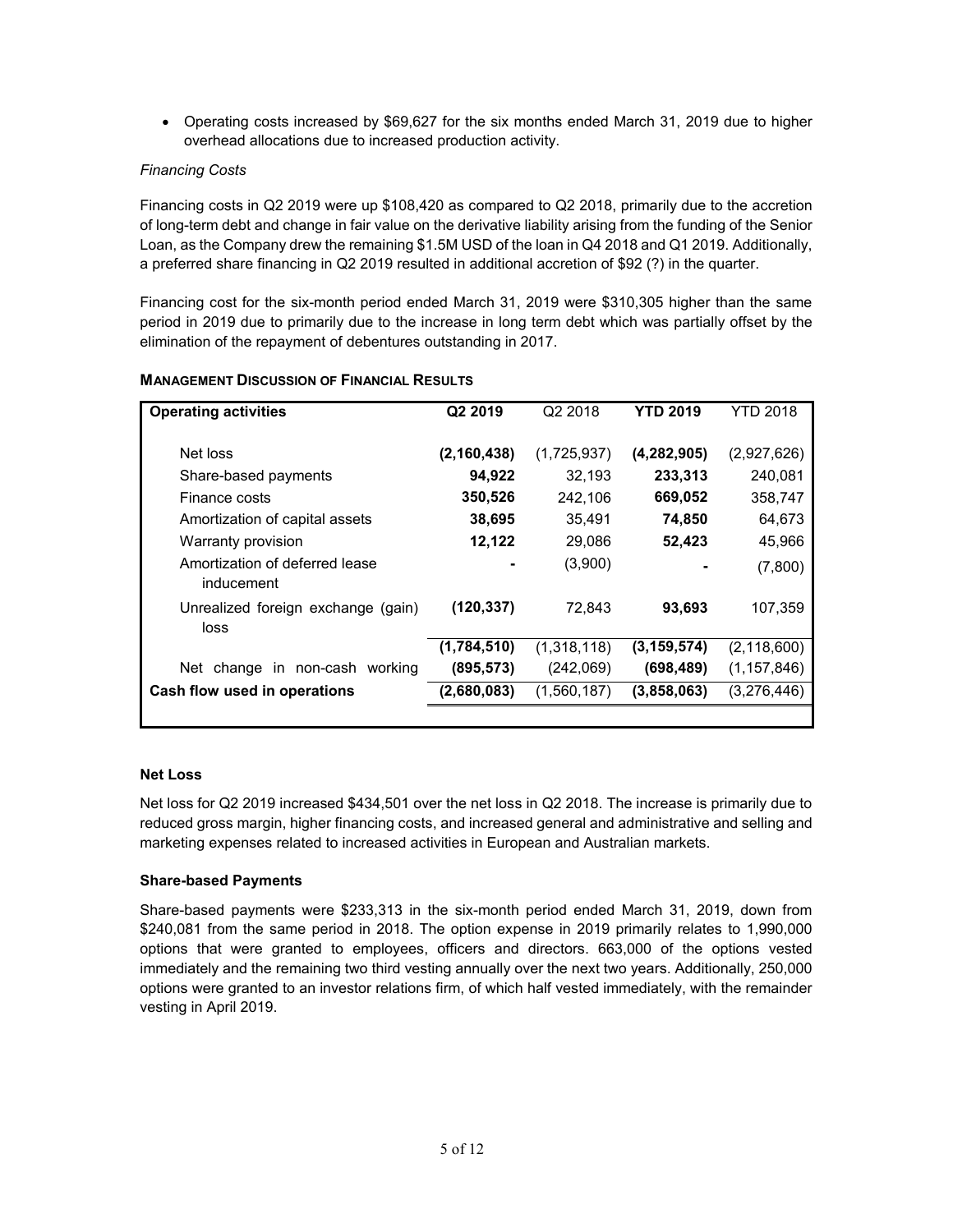# **Finance Costs**

Financing cost for the six-month period ended March 31, 2019 were higher than the same period in 2018 primarily due to the accretion of long-term debt, as the remaining \$1,500,000 USD was drawn from the Senior Lender in Q4 2018 and Q1 2019. These higher financing costs were partially offset by the elimination of the change in fair value of the debentures and related accretion upon the redemption of the debentures in December 2017.

# **Unrealized Foreign Exchange (Gain) Loss**

Unrealized foreign exchange gain in Q2 2019 resulted from a favourable shift in foreign exchange rates during the period. However, for the six-month period ended March 31, 2019 there was an overall loss on unrealized foreign exchange due to an unfavorable shift in rates. In 2018 the change in foreign exchange rates were unfavourable and resulted in the recognition of a loss.

# **Summary of Quarterly Results**

|               | 2019           |               | 2018        |            |                |             | 2017        |               |
|---------------|----------------|---------------|-------------|------------|----------------|-------------|-------------|---------------|
|               | O <sub>2</sub> | Q             | Q4          | Q3         | Q <sub>2</sub> | QΙ          | Q4          | Q3            |
| <b>Sales</b>  | 973.140        | 854.647       | 119.069     | 1,355,668  | 1,103,774      | 1,318,727   | 75.169      | 178,887       |
| Net (loss)    | (2, 160, 438)  | (2, 122, 467) | (1,638,569) | (220, 223) | (1,725,937)    | (1,201,689) | (1,212,696) | (1, 141, 311) |
| Per share (1) | (0.01)         | (0.01)        | (0.01)      | (0.00)     | (0.01)         | (0.01)      | (0.01)      | (0.01)        |

(1) Basic and diluted

# **LIQUIDITY AND CAPITAL RESOURCES**

## **Liquidity**

The Company manages its capital with the prime objectives of safeguarding the business as a going concern, creating investor confidence, maximizing long-term returns and maintaining an optimal structure to meet its financial commitments and to strengthen its working capital position. At present, the capital structure of the Company is primarily composed of shareholders' equity and debt. The Company's strategy is to access capital, primarily through equity issuances, asset based lending, and other alternative forms of debt financing. The Company actively manages its capital structure and makes adjustments relative to changes in economic conditions and the Company's risk profile.

Eguana received \$2,540,830 from financing activities in Q2 2019 (Q2 2018 - \$87,568 used) and used \$2,680,083 in operations during Q2 2019 (Q2 2018 - \$1,560,187).

Working capital represents the Company's current assets less its current liabilities. The Company's liquidity, as measured by the Company's working capital deficit at the end of Q2 2019 was \$1,802,215 (September 30, 2018 – \$1,906,356).

As at March 31, 2019 the Company had net liabilities of \$7,175,884, which increased from \$4,428,831 at September 30, 2018, primarily due to the receipt of the final tranche of long-term debt from the Senior Lender (\$750,000 USD) in Q1 2019, as well as the preferred share loan settlement and conversion in Q2 2019.

The Company has recorded \$3,214,327 in accounts payables and accrued liabilities, of which \$1,246,282 is in dispute. In addition, the Company has \$1,824,355 in long-term debt, \$197,073 in other liabilities, and \$134,000 in lease obligations payable over the next 12 months.

In October 2018, the Company drew the remaining \$750,000 USD from its Senior Lender, bearing interest at 12.5% per annum, which will be repaid in equal instalments starting in May 2019 for 30 months.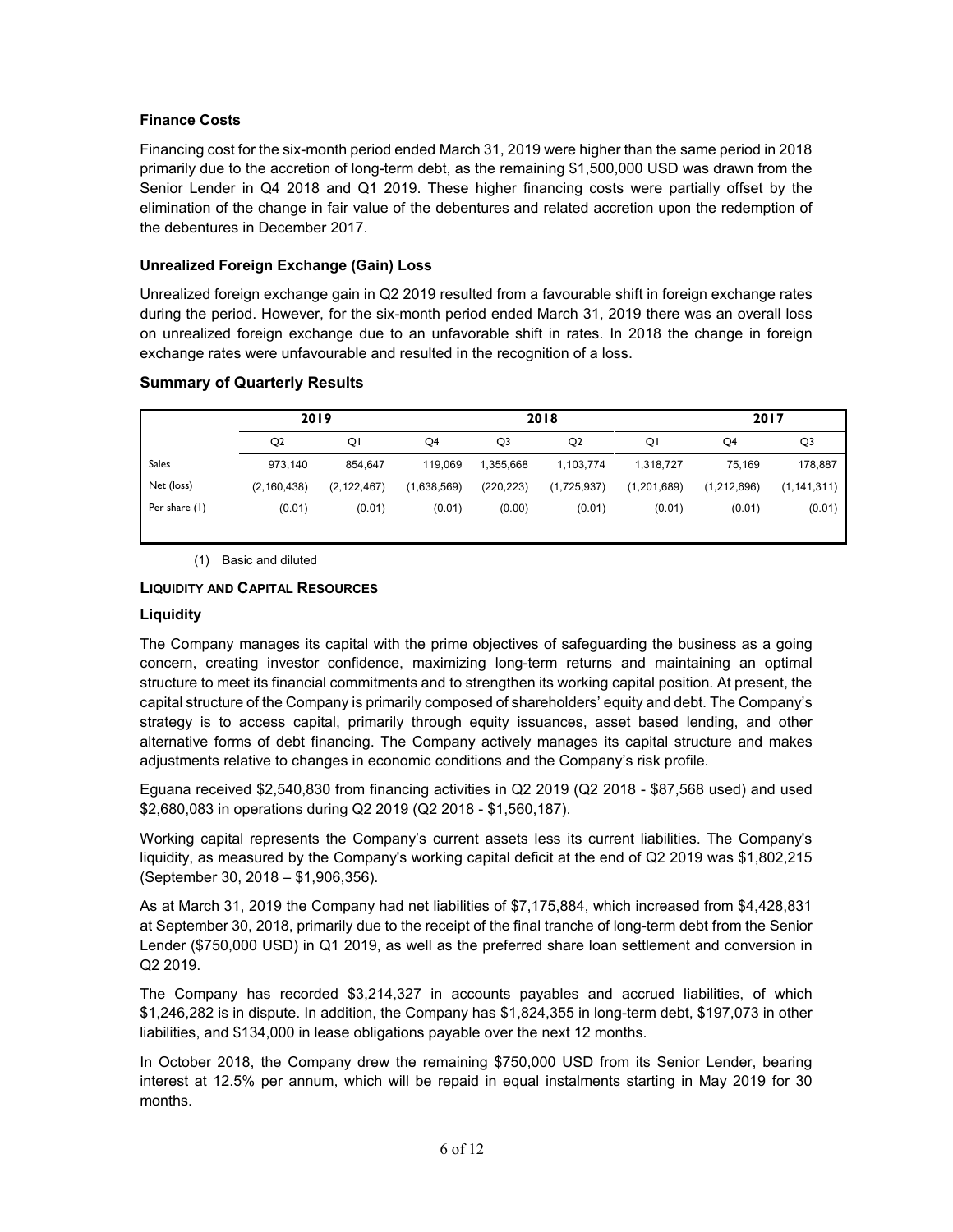In December 2018, the Company issued 715 Limited Partnership units at a price of \$1,000 per unit resulting in gross proceeds of \$715,000 via its subsidiary EGT Markets Limited Partnership. In February 2019, Eguana exercised its right to convert 715 EGT Markets Limited Partnership units to common shares of Eguana and issued 3,575,000 shares.

No unusual trends or fluctuations are expected outside the ordinary course of business.

The Company is currently in a dispute with a prior customer as a result of the cancellation of a supply contract. A claim has been prepared to recover 1,479,332 Euros (\$2,307,465 CAD) for unpaid invoices and interest, along with the option to claim an additional 903,584 Euros (\$1,409,412 CAD) for European inventories purchased to fulfil this contract. Litigation is inherently uncertain and while legal counsel advises that the Company has a strong case, the receivable is being carried on the books at near zero. A favorable outcome in the dispute would increase the current assets of the Company.

The above noted prior customer has made warranty claims related to the Company's first generation, 3 phase Comfort series product. Management believes this claim is without merit and that any product failures are tied directly to a fundamental system failure in the design for which the customer was solely responsible.

The Company's former contract manufacturer submitted a claim in the Court of Queen's Bench in Alberta against Eguana for 1,534,000 Euros (\$2,392,736 CAD) related to the cancellation of the above noted supply contract. The Company is disputing 799,000 Euros (\$1,246,282 CAD) of the amount the contract manufacturer has claimed. The Company has recorded in its financial statements the undisputed amount, therefore a successful defense of the claim submitted by the former contract manufacturer would have no impact on the Company's liquidity. The Company has counter claimed the contract manufacturer for 6.8 million Euros.

# **Outstanding Debt**

The Company had \$586,667 of Series II and III debentures outstanding at the beginning of the 2018 fiscal year. In December 2017, the Company called the outstanding debentures at par and repaid principal of \$586,667, accrued interest of \$3,906 and royalties of \$7,265 was also paid.

In December 2017, the Company issued \$1,500,000 USD of debt, bearing an interest rate of 12.5% per annum which will be repaid in equal instalments starting in July 2018 for 30 months. In August 2018, the Company drew an additional \$750,000 USD bearing an interest rate of 12.5% per annum which will be repaid in equal instalments starting in March 2019 for 30 months. In October 2018, the Company drew the remaining \$750,000 USD from its Senior Lender, bearing interest at 12.5% per annum, which will be repaid in equal instalments starting in May 2019 for 30 months. As part of the Senior Loan, the Company issued 2,951,733 warrants which convert into an equal number of shares with an exercise price of \$0.17 and an expiry date of December 20, 2022.The exercisable warrants are exchangeable for \$1,000,000 USD after the earlier of a liquidity event or September 30, 2021.

In August 2018, the Company entered into a loan agreement for general working capital for \$1,300,000 with its largest shareholder, DHCT II Luxembourg SARL. The loan is due one month after the final Senior Loan payment is made. The loan bears interest at a fixed annual rate of 8%. The interest is paid at the same time the loan is repaid. As consideration for the advance of the DHTC loan, which has a second priority lien on all the assets of the Eguana and its material subsidiaries, the Company issued common shares purchase warrants, entitling the Lender to purchase an aggregate of up to 1,238,095 common shares at a price of \$0.21 per common share for a period of three (3) years from the date of the loan.

In December 2018, the Company issued 715 Limited Partnership units at a price of \$1,000 per unit resulting in gross proceeds of \$715,000 via its subsidiary EGT Markets Limited Partnership. In February 2019, Eguana exercised its right to convert 715 EGT Markets Limited Partnership units to common shares of Eguana and issued 3,575,000 shares.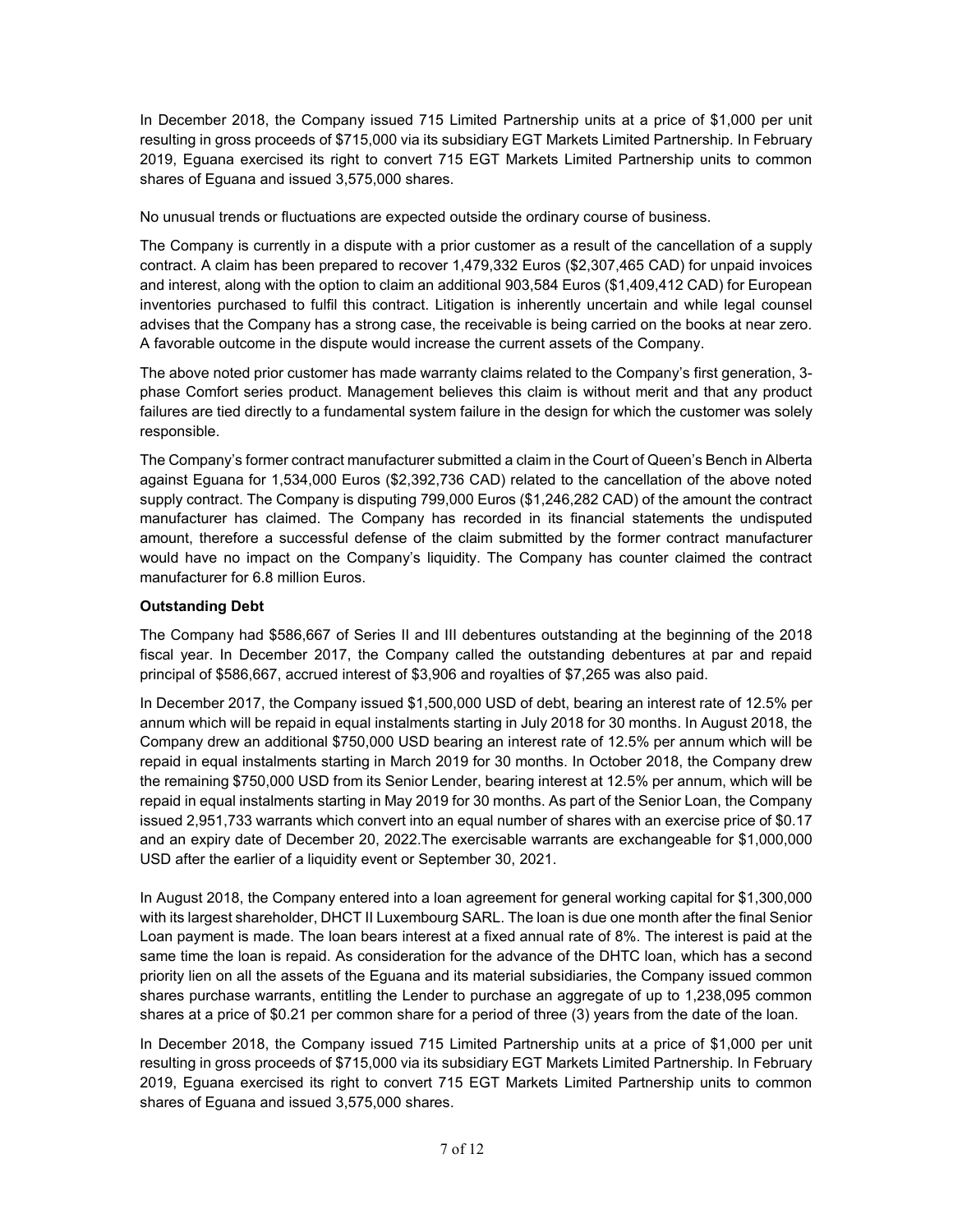On February 7, 2019, the Company issued 300,000 shares of newly created Series A First Preferred Shares (the "Series A Shares") at \$10.00 per Series A Share (the "Issue Price") for aggregate gross proceeds of \$3,000,000 (the "Offering"). The Series A Shares were issued and sold to the Company's largest shareholder, DHCT II Luxembourg SARL (the "Investor"), the investment vehicle of funds managed by Doughty Hanson & Co Managers Limited.

The Series A Shares are convertible by the Investor at any time into common shares of the Company at a price of \$0.24 per common share. The Company may force conversion of the Series A Shares once its TSX-V listed share price is equal to or greater than \$0.60 for at least 60 consecutive days.

In connection with the Offering, the Company and the Investor also entered into a loan settlement and conversion agreement whereby an additional 134,860 Series A Shares were issued to the Investor at the Issue Price to replace the existing \$1,300,000 secured loan facility.

# **Shareholders' Equity and Shares Outstanding**

As at May 30, 2019, 226,943,753 common shares are issued and outstanding, an increase of 342,518 from March 31, 2019 due to the exercise of 342,518 share purchase warrants and issuance of 342,518 common shares at \$0.12 per common share in April 2019. As at May 30, 2019, there are common share purchase warrants representing the right to acquire 21,130,745 common shares at an average exercise price of \$0.29 per share outstanding.

In December 2018, EGTLP issued 715 EGT Markets Limited Partnership units at a price of \$1,000 per unit resulting in gross proceeds of \$715,000. In February 2019, Eguana exercised its right to convert the 715 EGT Markets Limited Partnership units to common shares of Eguana and issued 3,575,000 shares.

The Company has 10,382,316 stock options outstanding entitling the holders thereof to acquire up to 10,382,316 common shares. 5,323,339 stock options have vested as of today's date. The weighted average exercise price of the vested options is \$0.23 per share.

# **Off-Balance Sheet Items**

As at March 31, 2019, the Company does not have any off-balance sheet arrangements that have, or are reasonably likely to have, a current or future material effect on Eguana's financial condition, results of operations, liquidity or capital expenditures.

## **CAPITAL EXPENDITURES**

In Q2 2019, capital expenditures totaled \$39,633 (Q2 2018 - \$40,192) and were primarily incurred with respect to the addition of the Australian office.

# **RELATED PARTY TRANSACTIONS**

The Company had the following related party transactions with respect to salary and benefits:

| Salaries and benefits            |         | Three months ended | Six months ended |         |  |
|----------------------------------|---------|--------------------|------------------|---------|--|
|                                  | 2019    | 2018               | 2019             | 2018    |  |
|                                  |         |                    |                  |         |  |
| General and administrative       | 131,938 | 70.550             | 274.994          | 141,100 |  |
| Product research and development | 72.241  | 59.314             | 170.887          | 118,629 |  |
| Selling and marketing            | 16.747  | 14.620             | 36,159           | 29.241  |  |
|                                  | 220.926 | 144.484            | 482.040          | 288,970 |  |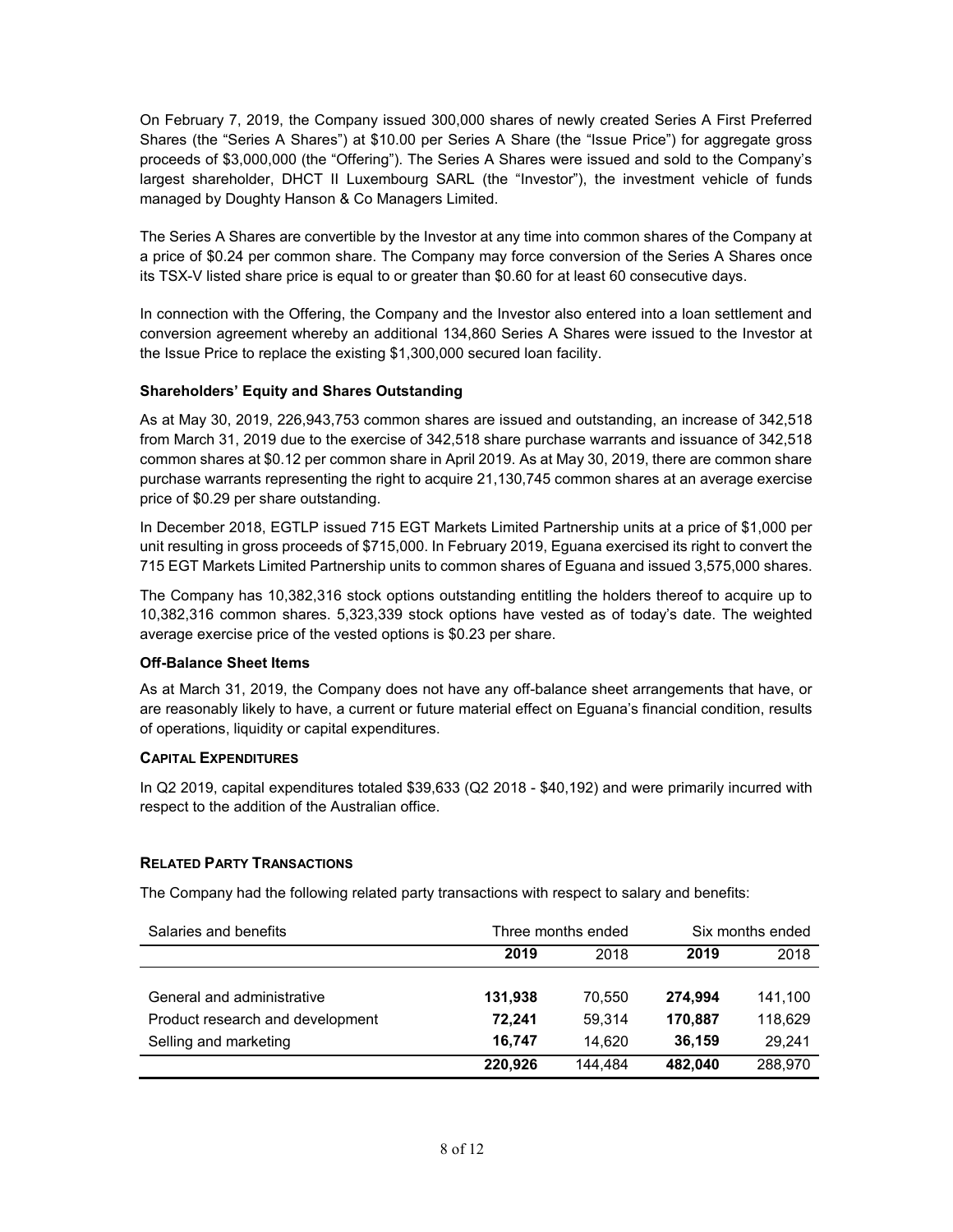Share based expenses to officers and a director was \$30,869 and \$87,094 for the three and six months ended March 31, 2019 (March 31, 2018 - \$12,521 and \$162,950).

Included in accounts payable and accrued liabilities is \$481,042 (September 30, 2018 - \$324,418) due to directors and key management personnel.

During the six-month period ended March 31, 2019 the Company paid \$78,690 (2018 - \$78,690) to its former CEO as part of a settlement agreement and incurred \$42,082 (2018 - \$49,404) of accretion as the obligation matures.

## **RISK FACTORS AND RISK MANAGEMENT**

Our risk factors and risk management are detailed in the annual MD&A filed on SEDAR at [www.sedar.com](http://www.sedar.com/) on January 29, 2018 and have not materially changed since that time.

#### **Going Concern**

The condensed interim consolidated financial statements were prepared on a going concern basis. The going concern basis assumes that the Company will continue its operations for the foreseeable future and will be able to realize its assets and discharge its liabilities and commitments in the normal course of business.

At March 31, 2019, the Company had not achieved profitable operations since its inception and had an accumulated deficit of \$63,810,793 (September 30, 2018 - \$59,527,888) and recognized a cash flow deficiency from operations for the six-month period ended March 31, 2019 of \$3,858,063 (2018 - \$3,276,446). Whether and when the Company can attain profitability and positive cash flows from operations is uncertain. The lack of profitable operations and cash flow deficiency may cast significant doubt on the Company's ability to continue as a going concern.

At March 31, 2019, the Company had a working capital deficit of \$1,802,215 (September 30, 2018 – \$1,906,356).

The ability of the Company to continue as a going concern is dependent on completing equity or debt financings and generating profitable operations in the future in order to meet liabilities as they come due and enable the Company to continue operations. The ability to continue as a going concern may be adversely impacted by the loss of customers and declining sales per customer. To address its financing requirements, the Company may seek financing through the issuance of common shares, preferred shares, EGT Markets Limited Partnership units, debentures or other securities of the Company or its subsidiaries. The outcome of these matters cannot be predicted at this time.

#### **ACCOUNTING POLICIES**

There have been no changes to the Company's critical accounting estimates and policies in the fiscal year ending September 30, 2019 except for the adoption effective October 1, 2018 of IFRS 9, Financial Instruments ("IFRS 9") and IFRS 15, Revenue from Contracts with Customers ("IFRS 15"). Significant accounting policies are disclosed in note 4 of the annual audited consolidated financial statements for the year ended September 30, 2018.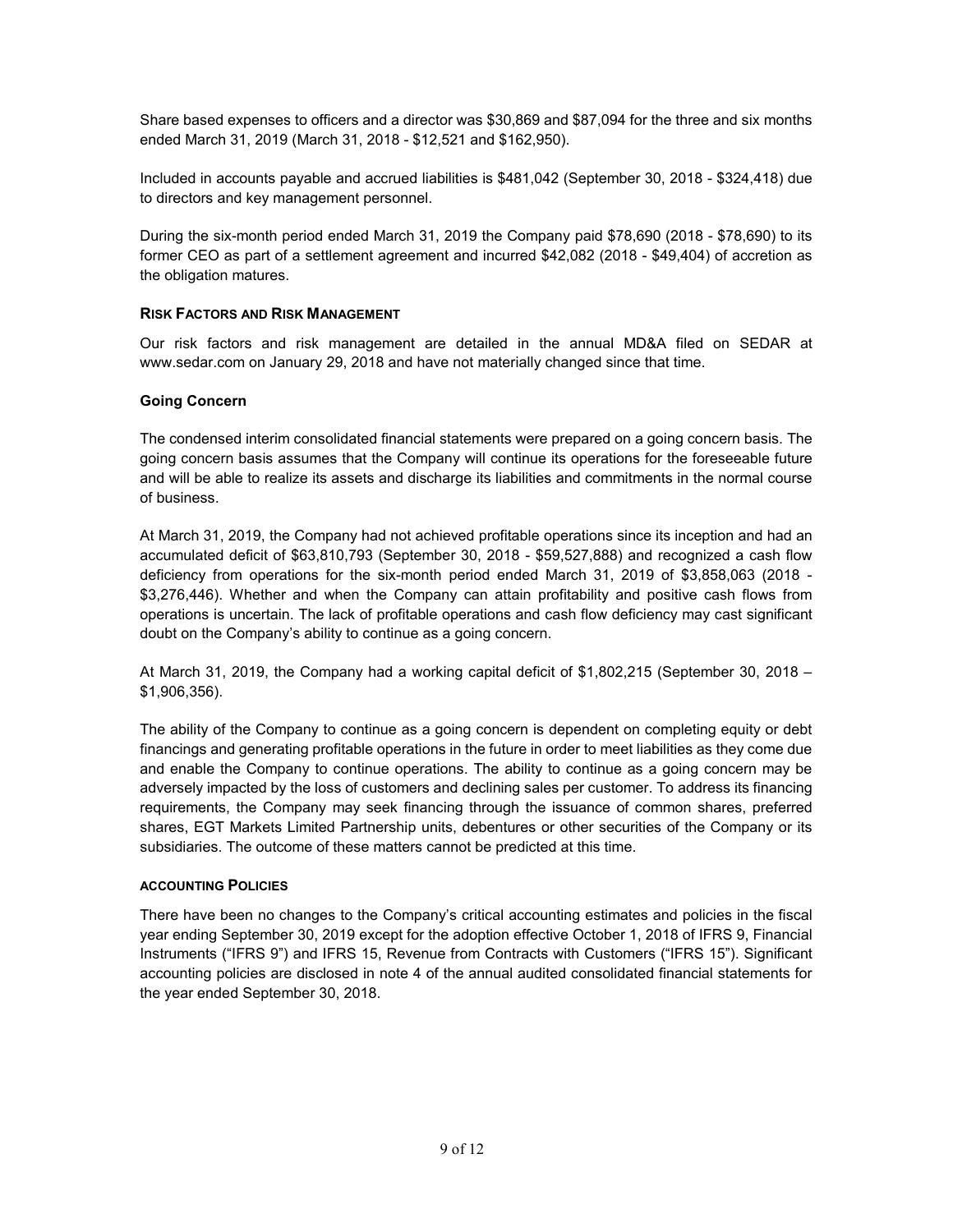# **Recently issued accounting pronouncements**

# **Adoption of new and amended standards**

## *IFRS 9, Financial Instruments*

The Company adopted IFRS 9, Financial Instruments, on October 1, 2018. This standard supersedes earlier versions of IFRS 9 and completes the IASB's project to replace IAS 39 "Financial Instruments: Recognition and Measurement." IFRS 9, as amended, includes a principle-based approach for classification and measurement of financial assets, a single "expected loss" impairment model and a substantially-reformed approach to hedge accounting. The adoption did not have any impact on the Company's consolidated financial statements.

# *IFRS 15, Revenue from Contracts with Customers*

The Company has also adopted IFRS 15, Revenue from Contracts with Customers, on October 1, 2018 using the modified retrospective method. IFRS 15 establishes a single comprehensive model to address how and when to recognize revenue as well as requiring entities to provide users of financial statements with more informative, relevant disclosures in order to understand the nature, amount, timing and uncertainty of revenue and cash flows arising from contracts with customers. It replaces existing revenue recognition guidance including IAS 18 Revenue and IAS 11 Construction Contracts.

To determine revenue recognition for arrangements that an entity determines are within the scope of IFRS 15, the Company performs the following five steps: (i) identifies the contract(s) with a customer, (ii) identifies the performance obligations in the contract, (iii) determines the transaction price, (iv) allocate the transaction price to the performance obligations in the contract, and (v) recognizes revenue when (or as) the entity satisfies a performance obligation. The Company applies the five-step model to arrangements that meet the definition of a contract under IFRS 15, including when it is probable that the entity will collect the consideration it is entitled to in exchange for the goods or services it provides to the customer. The Company satisfies its performance obligations and recognizes revenue during the reporting period based on delivery of its products or services. Revenue transactions do not contain significant financing components or variable considerations. Payment terms with customers are generally 30 days from invoice date; however, industry practice can extend these terms.

As a result of applying the requirements of IFRS 15, including the application of certain practical expedients, such as the right to invoice method of measuring the Company's progress towards complete satisfaction of its performance obligations, no changes or adjustments to the Company's comparative consolidated financial statements were required. There was no impact to the Company's financial position, results of operations, or cash flows as a result of the adoption.

## **Accounting Pronouncements Issued but Not Adopted**

Recent accounting pronouncement that have been issued but are not yet effective are consistent with those disclosed in the Company's audited consolidated financial statements for the year ended September 30, 2018, except for IFRS 9 and IFRS 15 as noted above.

## *IFRS 16, Leases ("IFRS 16")*

IFRS 16 was issued in January 2016 and it replaces IAS 17 "Leases", IFRIC 4 "Determining whether an Arrangement contains a Lease", SIC-15 "Operating Leases-Incentives" and SIC-27 "Evaluating the Substance of Transactions Involving the Legal Form of a Lease". IFRS 16 sets out the principles for the recognition, measurement, presentation and disclosure of leases and requires lessees to account for all leases under a single on-balance sheet model similar to the accounting for finance leases under IAS 17. IFRS 16 is effective for annual periods beginning on or after January 1, 2019.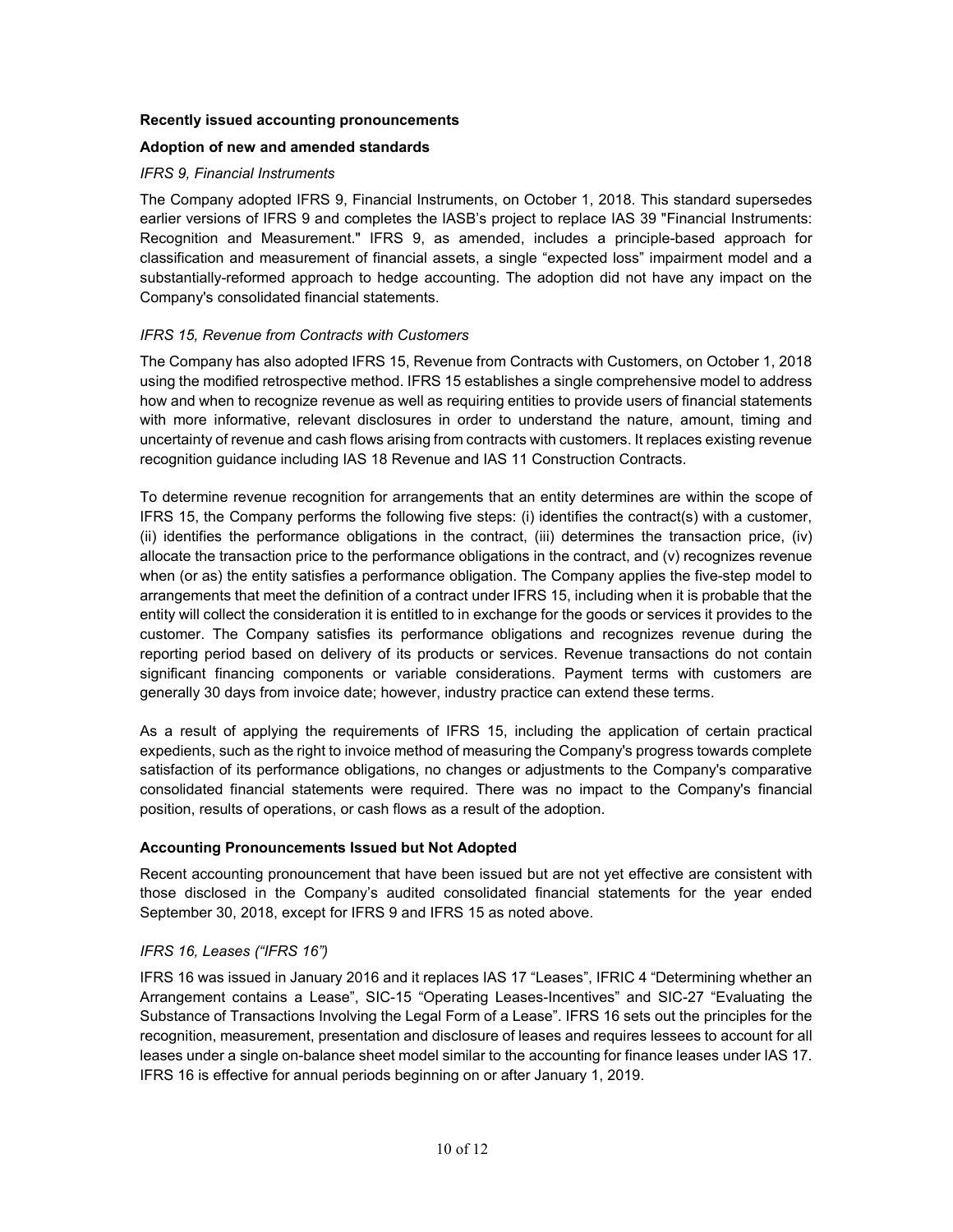The company is currently evaluating the impact of adopting IFRS 16.

# **ADVISORY SECTION**

# **Forward-Looking Statements**

This MD&A contains forward-looking information and forward-looking statements (collectively, "forwardlooking statements") within the meaning of applicable securities laws that and are based on certain assumptions and analysis made by the Company's management as of the date of this MD&A. Forwardlooking statements include, without limitation, statements with respect to investment objectives and strategy, the development plans of the Company, regulatory changes, availability of customers, market penetration, the Company's intentions, results of operations, levels of activity, future capital and other expenditures (including the amount, nature and sources of funding thereof), business prospects and opportunities, construction timetables, extent of solar resource usage and future growth and performance opportunities. The words "believes", "expects", "expected", "plans", "may", "will", "projects", "anticipates", "estimates", "would", "could", "should", "endeavours", "seeks", "predicts", "intends", "potential", "opportunity", "target" or variations of such words of similar expressions thereto and the negatives thereof, identify forward-looking statements. In particular, this MD&A includes forward-looking statements with respect to the future dynamics and size of the solar PV and energy storage market and segments thereof; statements concerning the Company's expectations of future relationships as well as the size of the market for power electronics; statements concerning the Company's sales; and statements concerning factors which management believes may be relevant in assessing whether the Company's plans are achievable.

Forward-looking statements are necessarily based upon management's perceptions of historical trends, current conditions and expected future developments, as well as a number of specific factors and assumptions that, while considered reasonable by the Company as of the date of such statements, outside of the Company's control and are inherently subject to significant business, economic and competitive uncertainties and contingencies which could result in the forward-looking statements ultimately being entirely or partially incorrect or untrue.

Certain forward-looking statements contained in this MD&A about prospective results of operations, financial position or cash flows may constitute "future oriented financial information", is based on assumptions about future events, is given as at the date hereof and including economic conditions and proposed courses of action, based on management's assessment of the relevant information currently available. Readers are cautioned that such financial outlook information contained in this MD&A should not be used for purposes other than for which it is disclosed herein.

Forward-looking statements contained in this MD&A are based on various assumptions, including, but not limited to the following: (i) the Company's ability to achieve its growth strategy; (ii) the demand for the Company's products and fluctuations in future revenues; (iii) the Company's business model and assumptions; (iv) expectations of growth in the industry in which the Company operates and the markets in which the Company's products are sold; (v) sufficiency of current working capital to support future operating and working capital requirements; (vi) the stability of general economic and market conditions; (vii) currency exchange rates and interest rates; (viii) equity and debt markets continuing to provide the Company with access to capital; (ix) the Company's continued compliance with third party intellectual property rights; and (x) that the risk factors noted above, collectively, do not have a material impact on the Company's business, operations, revenues and/or results. By their nature, forward-looking statements are subject to known and unknown risks and uncertainties, many of which are beyond the Company's control, that may be general or specific and which give rise to the possibility that expectations, forecasts, predictions, projections or conclusions will not prove to be accurate, that assumptions may not be correct and that objectives, strategic goals and priorities will not be achieved.